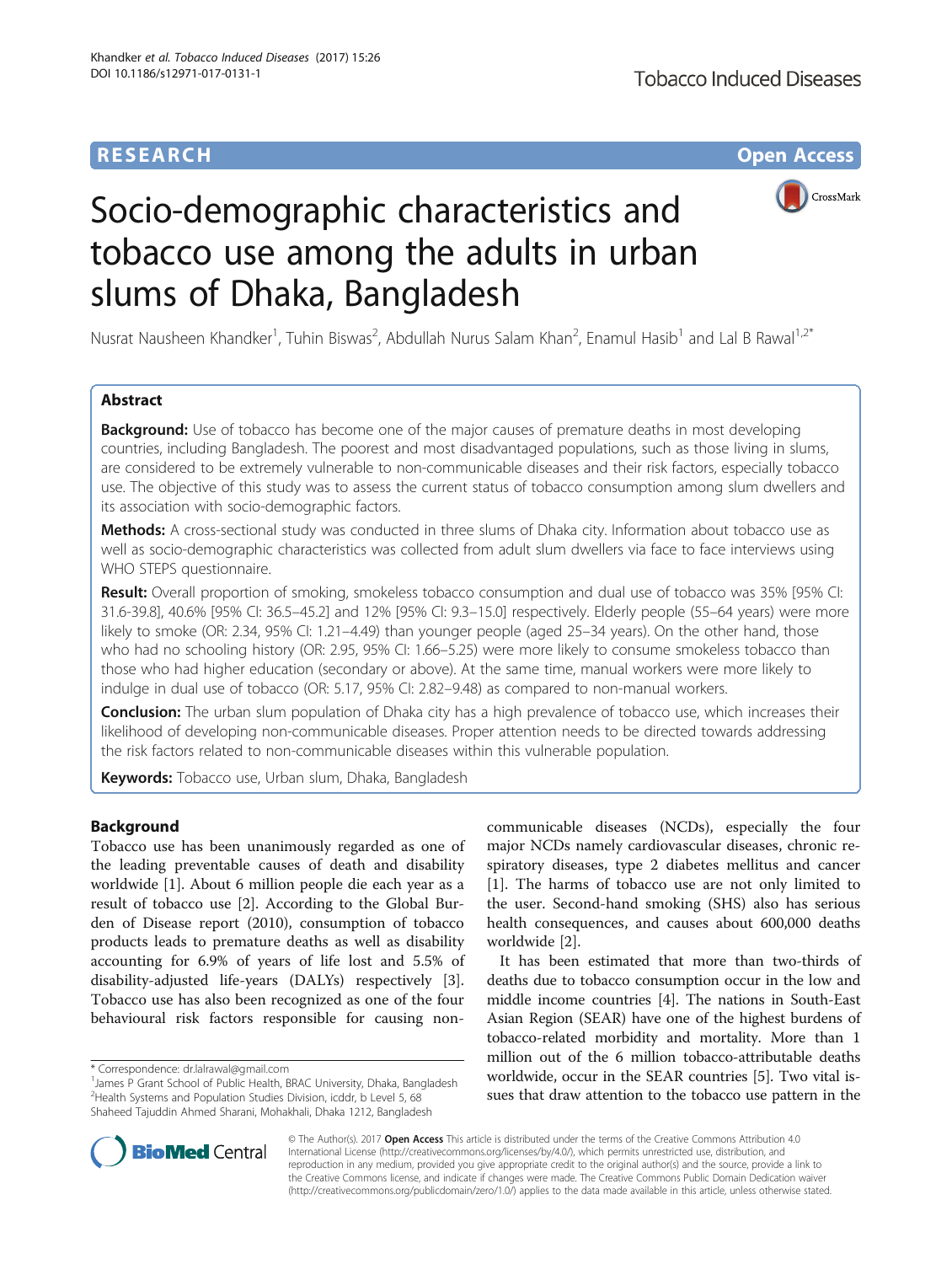SEAR countries (especially India and Bangladesh) are the increased consumption of smokeless tobacco (SLT) and the use of bidis (hand-rolled cigarettes), which pose more of a threat to people's health because of the high content of nicotine and other harmful chemicals [[5](#page-7-0)].

Like other developing countries, Bangladesh too faces a huge burden of tobacco consumption and its related illnesses. The Global Adult Tobacco Survey (GATS), 2009, estimates that 43.3% of Bangladeshis (aged 15 and above) use tobacco in some form or the other [\[6](#page-7-0)]. Data from the NCD risk factor survey in Bangladesh showed an overall tobacco use prevalence of 54% among adults over 25 years of age [\[7](#page-7-0)]. Studies have shown this high prevalence to be linked with a higher morbidity and mortality due to tobacco use. A proportional mortality study revealed that in 2010, smoking-attributable mortality in Bangladeshi men aged between 25 to 69 years was about 25% [\[8\]](#page-7-0). Another study, published in 2013, echoes these findings and attributes 25% of the deaths in men and 7.6% of the deaths in females to smoking [\[9](#page-7-0)]. The same study also reports an increased risk of mortality from cancer and ischemic heart disease as well as an increase in all-cause mortality among men who smoked, as compared to their non-smoker counterparts [\[9](#page-7-0)].

Studies have suggested that the prevalence of tobacco use is high in poor people [[10\]](#page-7-0) and it has been found that people from households in the poorest quintiles in low and middle income countries such as Bangladesh, are twice more likely to smoke than the wealthier households [\[11](#page-7-0)]. In Bangladesh, the poorest people live in slums and account for about one-third of the urban population [\[12](#page-7-0)]. The urban slum dwellers are not only economically disadvantaged, but live in overcrowded settlements with low levels of sanitation and hygiene, open garbage disposal, lack of proper healthcare facilities and so on, which readily contribute to ill health and disease [\[12](#page-7-0), [13\]](#page-7-0). These factors, along with changing behavioral norms related to NCD risk factors in developing countries [\[14\]](#page-7-0), make the slum dwellers a high-risk population for tobacco use and development of NCDs. The International Tobacco Control (ITC) Bangladesh Survey revealed that the prevalence of tobacco use among slum-dwellers was much higher (78.8%) as compared to the rest of the urban population [[15\]](#page-7-0). Studies conducted in neighboring countries like India also proclaimed higher rates of tobacco usage within their slum population [\[16, 17\]](#page-7-0)

It can thus be estimated from national surveys and other studies conducted in similar contexts, that the slum population has a higher prevalence of tobacco use. However, there is a dearth of studies with special focus on disadvantaged populations such as the urban slum dwellers. Also, after the ITC Bangladesh Survey in 2010, there has been no routine surveillance on tobacco use.

Rapid urbanization resulting in an increased slum population over the past few years, coupled with changing norms due to globalization have had an impact on the lifestyles of the people living in these areas. This makes it even more crucial to obtain up-to-date information on this vulnerable population, which can aid in assessing the magnitude of NCD risk and related problems among the slum dwellers. This study aimed to bring out the current picture of tobacco use among the adults residing in the urban slums of Dhaka and to examine any association between tobacco use and the socio-demographic characteristics of the respondents.

# Methods

## Study setting and population

A cross-sectional study was carried out in three purposively selected urban slums of Dhaka, namely Korail slum in Gulshan, Bhashantek slum in Mirpur and Rayerbazar slum in Dhanmondi. The study population comprised of adult slum dwellers (aged 25 to 64 years) residing in those slums. This age group has been recommended by WHO as the target age group for the survey of NCD risk factors [[18](#page-7-0)]. Persons living in the selected slums for at least 6 months were included in the study. This study was a part of a larger study which also collected data on other NCD risk factors including alcohol consumption, food and vegetable intake, anthropometric and blood pressure measurement using the WHO STEPS Questionnaire and are in process of being published elsewhere. In order to align with the aim of the larger study and collect as comprehensive data as possible, the critically ill or bed-ridden persons, pregnant women and physically or mentally challenged individuals who were unable to participate in the study were excluded.

#### Sampling strategy

Multi-stage cluster sampling was adopted, whereby households were selected as the sampling units. Using existing maps of the three slums, geographical clusters were identified based on road networks. The clusters were divided in such a manner that they were nearly equal on visual estimation. In order to obtain uniform samples from each slum, the total sample size (507, rounded off to 510 for the ease of calculations) was divided into three equal portions. From the clusters identified within one slum, two clusters were selected by simple random sampling (random number generation). Real time images of each cluster were obtained by using Google Earth and used as guides for sampling. Households were selected using systematic random sampling. Alternate households were approached and male and female respondents were also chosen from these households in an alternate manner. If there were more than one eligible member within a household, one respondent was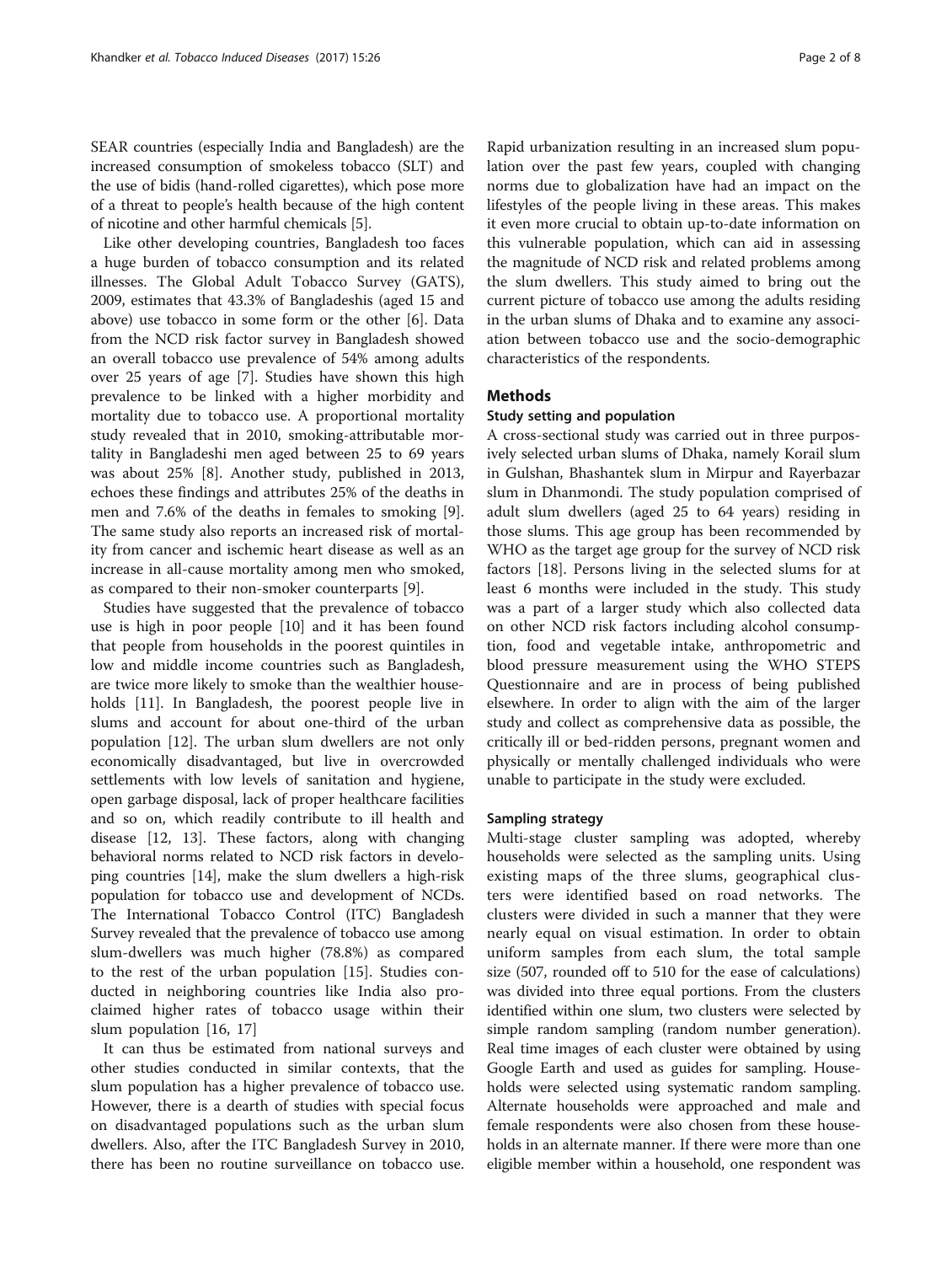selected randomly by lottery. Finally, 507 eligible participants completed the interview and physical measures were taken.

## Data collection process

Data was collected via face-to face interviews, using a structured questionnaire. The questionnaire was adopted from the Step 1 of WHO STEPS Questionnaire [\[19](#page-7-0)]. The demographic information section and individual sections on tobacco use were adopted with minor contextual modifications. A validated Bengali version of the WHO STEPS Questionnaire was consulted for translation of the tool into Bengali [[7\]](#page-7-0).

The participants were mainly asked about their consumption of "smoked tobacco" and "smokeless tobacco". According to the NCD Global Monitoring Framework guidelines, "smoked tobacco products includes the consumption of cigarettes, bidis, cigars, cheroots, pipes, shisha (water pipes), fine‐cut smoking articles (roll‐your‐own), krekets, and any other form of smoked tobacco"[\[20](#page-7-0)]. On the other hand, "smokeless tobacco includes moist snuff, plug, creamy snuff, dissolvables, dry snuff, gul, loose leaf, red tooth powder, snus, chimo, gutkha, khaini, gudakhu, zarda, quiwam, dohra, tuibur, nasway, naas/naswar, shammah, betel quid, toombak, pan (betel quid), iq'mik, mishri, tapkeer, tombol and any other tobacco product that is sniffed, held in the mouth, or chewed" [\[20](#page-7-0)].

The data were collected by trained interviewers, which included physicians and trained field research assistants with a health science background. Data collectors were exclusively trained on anthropometric measurements and physical examination. The English version of the questionnaire was prepared, which was then translated into Bangla version once we had expert review and comments/feedback from the subject experts. The Bangla version questionnaire was back translated into English once the pilot testing was completed to establish the reliability and validity of the translation. The final pilot tested Bangla version questionnaire was used for data collection.

# Ethics approval

The ethics approval for conducting this study was obtained from the Ethical Review Committee of James P Grant School of Public Health, BRAC University, Bangladesh. During data collection, the research objectives and procedures were explained to the participants in Bengali. Due to the contextual setting where most of the participants were illiterate and because of the sensitive nature of requesting thumbprints or signatures, verbal informed consent was taken from the participants before the interviews. The consent script was read out clearly by the interviewer at the beginning of each interview and their consent to participate or not to participate in the study was sought.

## Data management and quality control

Prior to the study, the questionnaire was pre-tested among slum adult populations residing in another slum area (Shattola slum in Mohakhali, Dhaka). Data collectors were trained extensively before going to the field. Demonstrations and mock-interviews were also carried out. Random checks of the interviews were performed to identify any non-response pattern or errors in data collection.

## Statistical analysis

Data was analyzed using the statistical software, IBM SPSS Statistics (version 20). 507 samples were used for overall analysis. As per the WHO STEPS Surveillance Data Analysis guideline, records having missing data for the age variable were dropped [[19\]](#page-7-0). Non-responses for particular sections were taken into account while analyzing those specific sections. Frequencies and descriptive statistics were obtained and reviewed. Some of the numeric data were categorized, e.g. age was categorized into 4 categories according to the WHO guidelines [\[21](#page-7-0)]. Bi-variate analysis was carried out by cross-tabulating the outcome variables against the socio-demographic variables. Binary logistic regression was conducted to examine the significant correlates of socio-demographic variables with tobacco consumption.

## Results

The socio-demographic characteristics of all the respondents categorized by gender, are shown in Table [1](#page-3-0). The mean  $(\pm$  SD) age of the participants was 37.9  $(\pm 11.2)$ years and majority (44.6%) of them were within the 25– 34-year age group. Of participants, just above half (50.3%) were males and about half of the respondents (51.5%) had no formal education. Most of the respondents (about 70%) were non-manual workers and majority of them were married (91.7%).

The overall tobacco consumption (which includes both smoked and smokeless tobacco) among the adult slum population was 64%. Consumption patterns under each of the following categories, smoking, smokeless tobacco consumption and dual use of tobacco were 35% [95% CI: 31.6–39.8], 40.6% [95% CI: 36.5–45.2] and 12% [95% CI: 9.3–15.0] respectively. The prevalence of tobacco smoking was much higher among the males than the females (Table [2](#page-4-0)). About 70.6% [95% CI: 65.1–76.08] of the male respondents smoked tobacco as opposed to only 0.4% [95% CI: 0–1.19] of the females. However, consumption of smokeless tobacco (SLT) was more prevalent in females (48.8% vs. 32.6%). Also, among the males 23.5% indulged in dual use of tobacco, i.e. use of both smoked and smokeless tobacco.

Among those who used smoked tobacco products, majority (89%) smoked manufactured cigarettes. The mean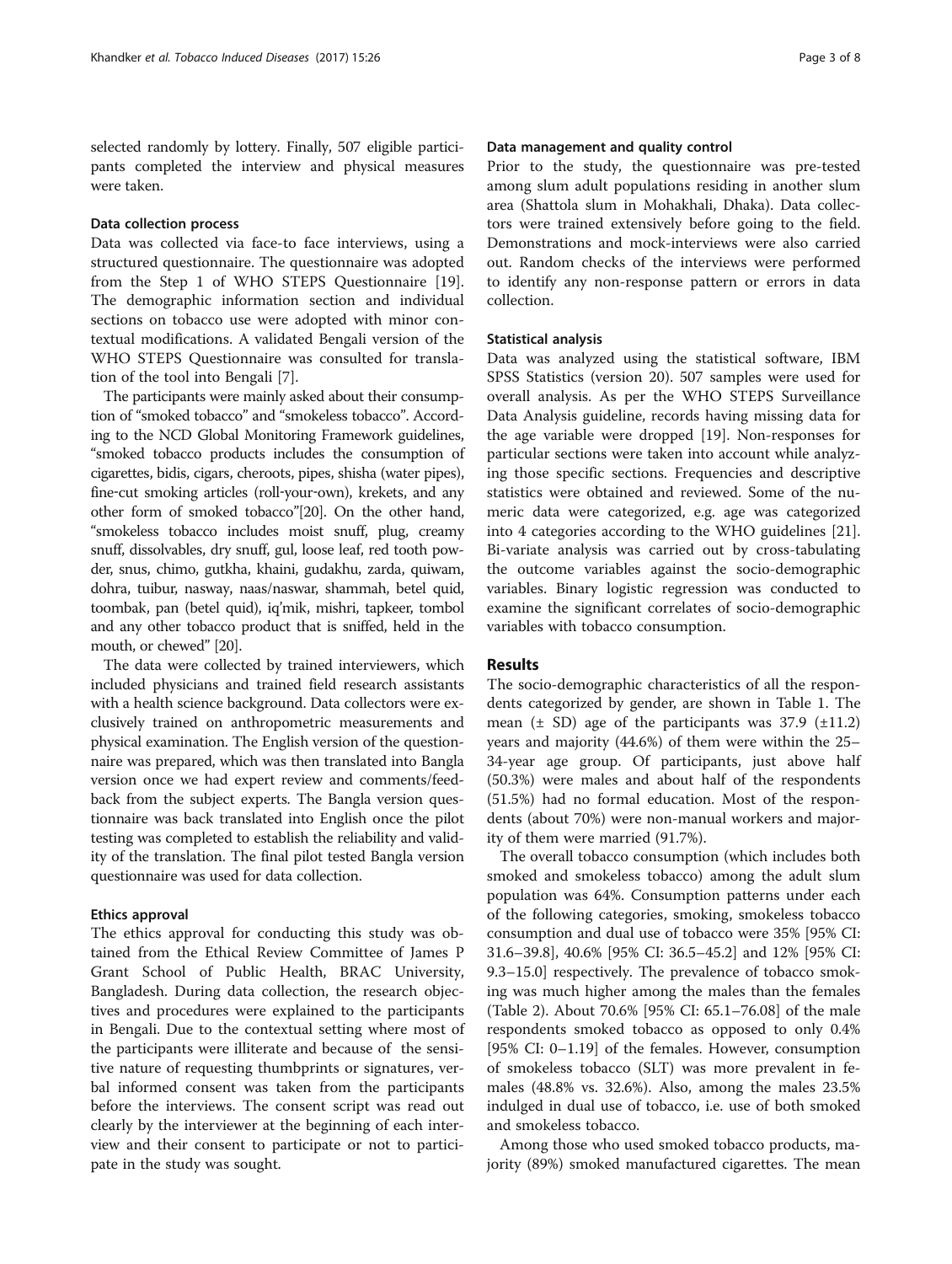| Variables                         | Total n (%)<br>$n = 507$ | Male n (%)<br>$n = 255$ | Female n (%)<br>$n = 252$ |
|-----------------------------------|--------------------------|-------------------------|---------------------------|
| Age Categories (in years)         |                          |                         |                           |
| $Mean \pm SD$                     | $37.9 \pm 11.2$          | $39.5 \pm 11.7$         | $36.3 \pm 10.4$           |
| $25 - 34$                         | 226 (44.6%)              | 107 (42.0%)             | 119 (47.2%)               |
| $35 - 44$                         | 138 (27.2%)              | 64 (25.1%)              | 74 (29.4%)                |
| $45 - 54$                         | 78 (15.4%)               | 41 (16.1%)              | 37 (14.7%)                |
| $55 - 64$                         | 65 (12.8%)               | 43 (16.9%)              | 22 (8.7%)                 |
| Highest Level of Education        |                          |                         |                           |
| No Formal Education               | 261 (51.5%)              | 109 (42.8%)             | 152 (60.3%)               |
| Below Primary Level               | 86 (17.0%)               | 59 (23.1%)              | 27 (10.7%)                |
| Primary Education completed       | 62 (12.2%)               | 31 (12.2%)              | 31 (12.3%)                |
| Secondary Education and above     | 98 (19.3%)               | 56 (21.9%)              | 42 (16.7%)                |
| Occupation                        |                          |                         |                           |
| Non-manual                        | 354 (69.8%)              | 117 (45.9%)             | 237 (94.0%)               |
| Manual                            | 153 (30.2%)              | 138 (54.1%)             | 15 (6.0%)                 |
| Marital Status                    |                          |                         |                           |
| Never Married                     | 26 (5.1%)                | 22 (8.6%)               | $4(1.6\%)$                |
| Currently Married                 | 465 (91.7%)              | 232 (91.0%)             | 233 (92.4%)               |
| Widowed/Divorced/Separated        | 16 (3.2%)                | $1(0.4\%)$              | 15 (6.0%)                 |
| Total number of household members |                          |                         |                           |
| $\leq$ 4 members                  | 233 (46.3%)              | 117 (46.1%)             | 116 (46.6%)               |
| 5 or more members                 | 270 (53.7%)              | 137 (53.9%)             | 133 (53.4%)               |
| Monthly Income (in BDT) *         |                          |                         |                           |
| Interquartile Range (IQR)         | $IQR = 7500$             | $IQR = 8000$            | $IQR = 8000$              |
| ≤7500 (≤95 USD)                   | 153 (30.2%)              | 62 (24.3%)              | 91 (36.1%)                |
| 7501 to 10000 (95 to 127 USD)     | 117 (23.1%)              | 70 (27.5%)              | 47 (18.7%)                |
| 10001 to 15000 (127 to 191 USD)   | 113 (22.3%)              | 58 (22.7%)              | 55 (21.8%)                |
| Above 15000 (above 191 USD)       | 120 (23.7%)              | 64 (25.1%)              | 56 (22.2%)                |

<span id="page-3-0"></span>Table 1 Socio-demographic characteristics of the adults by gender

\*4 non-responses

number of sticks smoked was  $13.2 \pm 8.3$  per day. About 8.3% smoked locally made products such as bidis and hookahs. A small proportion (1.1%) smoked a combination of two or more products. Majority (86.9%) of the SLT users consumed jarda (a form of chewing tobacco, usually taken with betel quid), while 9.2% consumed sada pata (dried plain tobacco leaves) and another 6.8% used *gul* (powdered tobacco, often used as tooth powder for cleaning teeth). Overall 6.8% consumed a combination of two products and 0.97% used all three types.

The exposure status of the non-smokers to secondhand smoking (SHS) at their homes and workplaces have been depicted in Fig. [1.](#page-4-0) About 43% reported exposure to tobacco smoke, while the rest mentioned that they were not exposed to any form of SHS due to tobacco consumption. Of those exposed, majority (32%) were exposed to SHS at their homes only, while only 4% were exposed to SHS only at their place of work. About

7% experienced SHS exposure both at their homes and workplaces.

The associations between the various types of tobacco consumption and the socio-demographic characteristics were determined by binary logistic regression, the results of which are presented in Table [3](#page-5-0), in terms of unadjusted and adjusted odds ratio. The elderly respondents, aged between 55–64 years were twice more likely to smoke (OR: 2.34, 95% CI: 1.21–4.49) than those who were 25–34 years old. The results further revealed that the manual workers were more than eight times (OR: 8.80, 95% CI: 5.48–14.14) more likely to smoke than non-manual workers. For smokeless tobacco, those belonging to the 45–54 years age group (OR: 2.15, 95% CI: 1.24–3.74) were twice more likely to consume SLT than the younger age group of 25–34 years. Also, those who had no schooling history (OR: 2.95, 95% CI: 1.66–5.25) were almost three times likely to use smokeless tobacco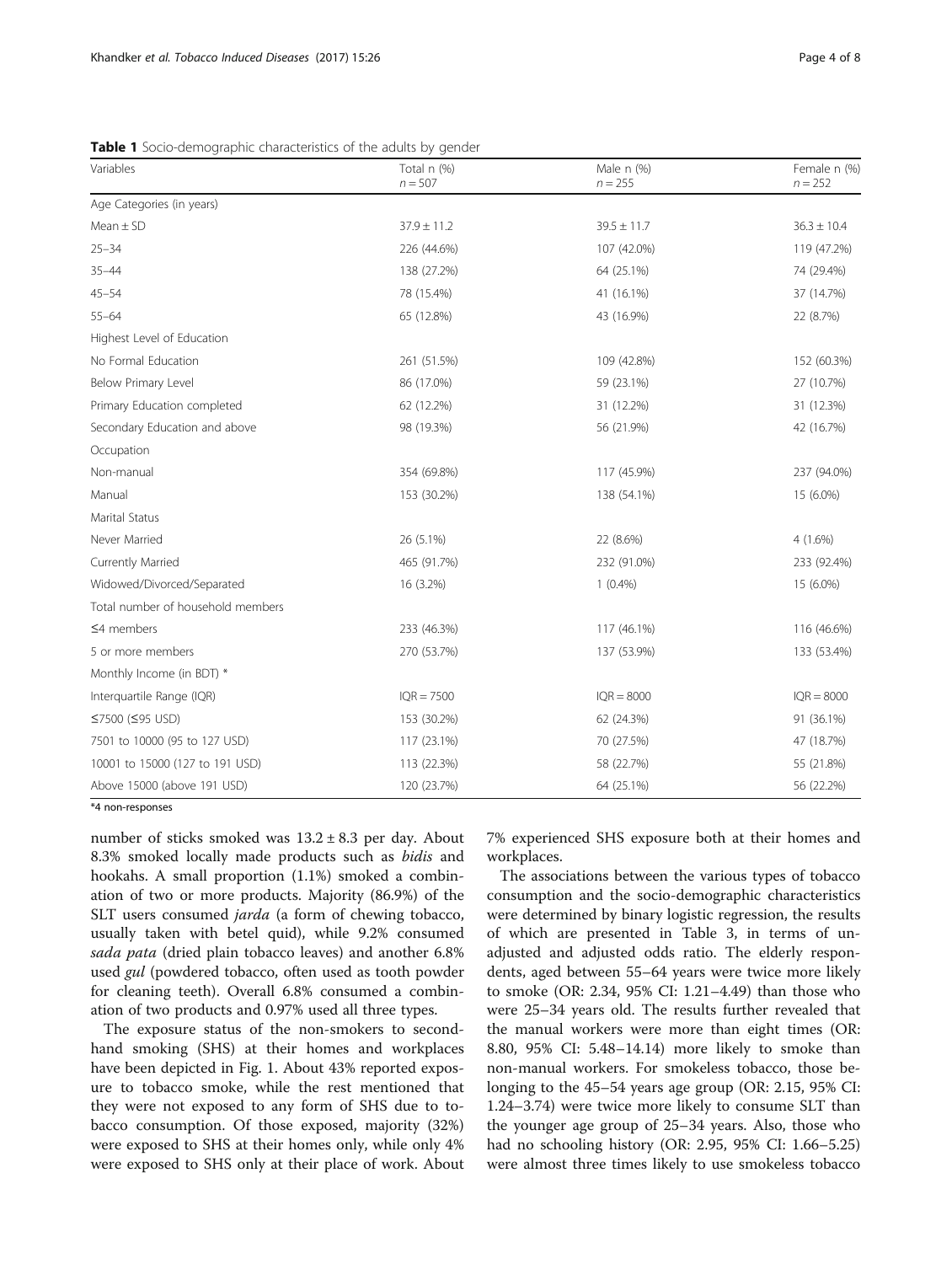<span id="page-4-0"></span>

| Table 2 Prevalence of type of tobacco use among the adults by selected demographic characteristics |  |  |
|----------------------------------------------------------------------------------------------------|--|--|
|----------------------------------------------------------------------------------------------------|--|--|

| $\overline{\phantom{a}}$<br>Variables | Tobacco Smoking % (95% CI) | Smokeless Tobacco<br>Consumption<br>% (95% CI) | Dual Use of Tobacco<br>% (95% CI) |
|---------------------------------------|----------------------------|------------------------------------------------|-----------------------------------|
| Sex                                   |                            |                                                |                                   |
| Male                                  | 70.6 (65.10-76.08)         | 32.6 (27.06-38.43)                             | 23.5 (18.82-29.01)                |
| Female                                | $0.4(0.00 - 1.19)$         | 48.8 (42.47-54.76)                             | $0.4(0.00 - 1.19)$                |
| Age Categories (in years)             |                            |                                                |                                   |
| $25 - 34$                             | 34.5 (28.76-40.27)         | 31.4 (25.22-37.17)                             | 12.0 (7.96-15.93)                 |
| $35 - 44$                             | 34.1 (26.09-42.03)         | 47.8 (39.13-56.52)                             | 10.1 (5.07-15.22)                 |
| $45 - 54$                             | 30.8 (20.51-41.03)         | 51.3 (39.74-61.54)                             | 12.8 (5.13-20.51)                 |
| $55 - 64$                             | 49.2 (36.92-61.54)         | 44.6 (32.31-55.38)                             | 15.4 (7.69-24.62)                 |
| Highest Level of Education            |                            |                                                |                                   |
| No Formal Education                   | 30.7 (25.30-36.40)         | 49.0 (42.92-55.16)                             | $10.7(6.91 - 14.56)$              |
| Below Primary Level                   | 50.0 (39.53-60.47)         | 44.2 (33.72-54.65)                             | 19.8 (11.63-27.91)                |
| Primary Education completed           | 35.5 (24.19-48.39)         | 30.7 (19.35-41.94)                             | 11.3 (3.23-19.35)                 |
| Secondary Education and above         | 36.7 (27.55-46.94)         | 21.4 (13.27-30.61)                             | $9.2(4.08 - 15.31)$               |
| Occupation                            |                            |                                                |                                   |
| Non-manual                            | 22.3 (17.90-27.10)         | 40.7 (35.80-45.90)                             | $6.5(4.20 - 9.30)$                |
| Manual                                | 66.7 (58.80-74.30)         | 40.5 (32.50-48.60)                             | 24.8 (17.80-31.90)                |
| Monthly Income*                       |                            |                                                |                                   |
| Less than/equal to 7500 (≤95 USD)     | 27.5 (20.26-33.99)         | 47.1 (39.22-55.54)                             | $9.8(5.23 - 15.03)$               |
| 7501 to 10000 (95 to 127 USD)         | 44.4 (35.90-53.85)         | 42.7 (34.19-52.14)                             | 14.5 (8.55-21.37)                 |
| 10001 to 15000 (127 to 191 USD)       | 38.1 (29.20-46.90)         | 34.5 (26.55-44.25)                             | 11.5 (6.19 - 17.70)               |
| Above 15000 (above 191 USD)           | 36.7 (28.35-45.83)         | 35.8 (27.50-44.17)                             | 13.3 (7.50-19.17)                 |

than who had higher education (secondary or above). Those who were employed as manual workers were five times more likely to indulge in dual use of tobacco (OR: 5.17, 95% CI: 2.82–9.48) than non-manual workers.

# **Discussion**

The study describes the current status of tobacco use among the adults residing in three urban slums of

Dhaka along with associated socio-demographic correlates. Results show that the current tobacco use (both smoked and smokeless forms) among the slum population was higher than the comparable overall tobacco use figures in the national surveys, namely the Global Adult Tobacco Survey (GATS) [\[6](#page-7-0)] and the Bangladesh NCD Risk Factor Survey [\[7](#page-7-0)]. The overall tobacco consumption (64%) was found to be higher compared to

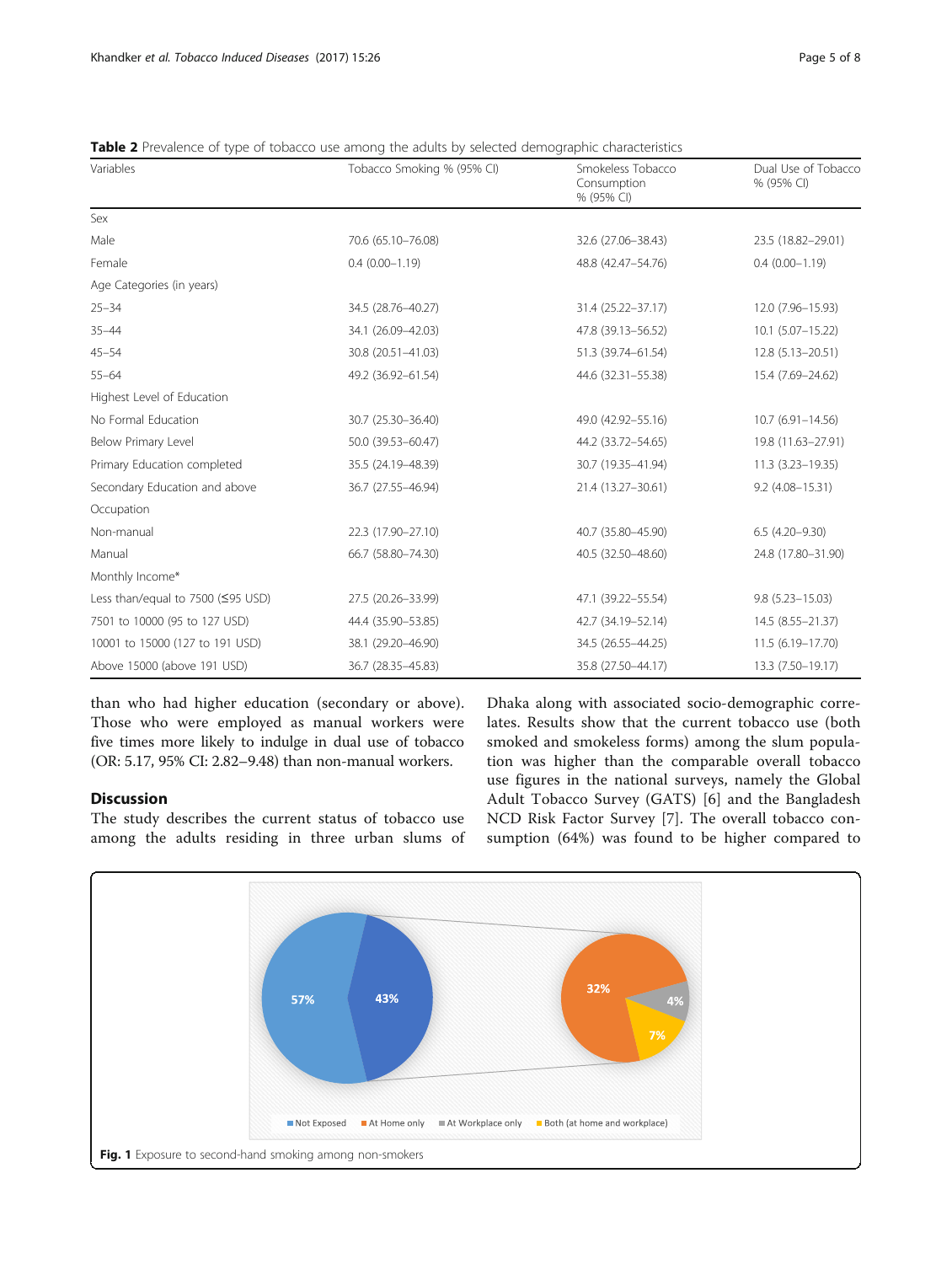| Socio-demographic variables  | Smoking                 |                         | Smokeless Tobacco      |                      | Dual Use            |                     |
|------------------------------|-------------------------|-------------------------|------------------------|----------------------|---------------------|---------------------|
|                              | Unadjusted              | Adjusted#               | Unadjusted             | Adjusted#            | Unadjusted          | Adjusted#           |
|                              | OR (95% CI)             | OR (95% CI)             | OR (95% CI)            | OR (95% CI)          | OR (95% CI)         | OR (95% CI)         |
| Age Group                    |                         |                         |                        |                      |                     |                     |
| $25 - 34$                    | Ref                     | Ref                     | Ref                    | Ref                  | Ref                 | Ref                 |
| $35 - 44$                    | $0.98(0.63 - 1.53)$     | $0.83(0.49 - 1.42)$     | $2.00(1.29 - 3.10)$ ** | $1.68$ (1.06-2.67)** | $0.83(0.42 - 1.65)$ | $0.65(0.31 - 1.34)$ |
| $45 - 54$                    | $0.84(0.48 - 1.47)$     | $0.81(0.42 - 1.53)$     | 2.30 (1.36-3.89)**     | 2.15 (1.24-3.74)**   | $1.08(0.50 - 2.36)$ | $0.99(0.43 - 2.27)$ |
| $55 - 64$                    | $1.84$ (1.05-3.22)**    | 2.34 (1.21-4.49)**      | 1.76 (1.00-3.09)       | $1.53(0.85 - 2.76)$  | $1.34(0.61 - 2.94)$ | $1.26(0.54 - 2.92)$ |
| Education                    |                         |                         |                        |                      |                     |                     |
| No schooling                 | $0.76$ $(0.47 - 1.24)$  | $0.49(0.27 - 0.89)$     | $3.53$ (2.06-6.06)**   | 2.95 (1.66-5.25)**   | $1.19(0.54 - 2.62)$ | $0.98(0.41 - 2.34)$ |
| Less than Primary            | $1.72$ (0.96-3.10)*     | $0.98(0.49 - 1.94)$     | 2.90 (1.53-5.52)**     | 2.84 (1.45-5.57)**   | 2.44 (1.02-5.80)**  | $1.66$ (0.65-4.25)  |
| Primary completed            | $0.95(0.49 - 1.84)$     | $0.77(0.36 - 1.63)$     | $1.62(0.79 - 3.34)$    | 1.46 (0.69-3.09)     | $1.26(0.44 - 3.57)$ | $1.11(0.37 - 3.32)$ |
| Secondary and above          | Ref                     | Ref                     | Ref                    | Ref                  | Ref                 | Ref                 |
| Occupation                   |                         |                         |                        |                      |                     |                     |
| Manual                       | $6.96(4.58 - 10.59)$ ** | $8.80(5.48 - 14.14)$ ** | $0.99(0.68 - 1.46)$    | $0.79(0.52 - 1.20)$  | 4.76 (2.72-8.32)**  | 5.17 (2.82-9.48)**  |
| Non-manual                   | Ref                     | Ref                     | Ref                    | Ref                  | Ref                 | Ref                 |
| Income                       |                         |                         |                        |                      |                     |                     |
| Less than 7500 (≤95 USD)     | $0.65(0.39 - 1.09)$     | $0.48(0.26 - 0.88)$     | 1.59 (0.98-2.60)*      | $1.32(0.78 - 2.24)$  | $0.71(0.33 - 1.49)$ | $0.53(0.23 - 1.20)$ |
| 7501-10000 (95 to 127 USD)   | $1.38(0.82 - 2.33)$     | $0.92(0.51 - 1.68)$     | $1.34(0.79 - 2.25)$    | $1.28(0.73 - 2.24)$  | $1.10(0.53 - 2.31)$ | $0.71(0.32 - 1.60)$ |
| 10001-15000 (127 to 191 USD) | $1.06(0.62 - 1.80)$     | $0.73(0.39 - 1.34)$     | $0.94(0.55 - 1.62)$    | $0.84(0.47 - 1.48)$  | $0.85(0.39 - 1.85)$ | $0.54(0.23 - 1.27)$ |
| Above 15000 (above 191 USD)  | Ref                     | Ref                     | Ref                    | Ref                  | Ref                 | Ref                 |

<span id="page-5-0"></span>Table 3 Logistic regression for the type of tobacco use among the adults residing in urban slums

#: variables adjusted in the models: age, education, occupation, income; \*\*: 5% significant, \*: 10% significant

the overall tobacco use in most of the states in neighbouring India [[22\]](#page-7-0).

Use of smoked tobacco was more prevalent among the males, which is universally acknowledged [\[1](#page-6-0)]. Moreover, compared to the national survey statistics, the findings from the current study implicate that the prevalence of tobacco smoking may be higher in the male slum population. This is complemented by the results of the International Tobacco Control (ITC) Bangladesh Survey 2010, which reports a higher percentage of smokers amongst male slum dwellers as compared to their counter-parts in the rest of the urban population [\[15](#page-7-0)]. A previous study (using the results from Urban Health Survey 2006) compared the prevalence of smoking among the males living in slums versus those living in urban areas of Bangladesh and also found a higher prevalence (59.8%) among the slum dwellers as compared to their non-slum counterparts (46.4%) [\[23](#page-7-0)]. The present study reports a smoking prevalence of 70.6% among the adult males and thus indicates an increase in male smokers over the years. On the contrary, only 0.4% of the female respondents were found to smoke tobacco which is lower than the NCD risk factor survey report of 1.3% female smokers [\[7](#page-7-0)]. Majority of the smokers (97.2%) smoked on a daily basis. While this is consistent with national surveys [[6, 7](#page-7-0)], it is higher than the worldwide estimate of 80% [\[1](#page-6-0)].

Majority of the smokers (89%) smoked manufactured cigarettes, which is similar to the figures reported among slum dwellers in the ITC survey [\[15\]](#page-7-0). However, this finding is quite different from the findings from several years ago, which reports that 53.3% consumed manufactured cigarettes [[23](#page-7-0)]. This shows a gradual transition towards manufactured cigarettes over the years, most possibly due to greater availability and ease of access to manufactured cigarettes.

In case of smokeless tobacco (SLT), the consumption statistics were higher for both male and female slum dwellers as compared to the national survey reports [[6, 7](#page-7-0)]. The national figures are already high compared to the statistics reported by other SEAR countries like India, Myanmar, Nepal, Sri Lanka and Thailand [\[24\]](#page-7-0) and even higher rates of SLT consumption among the slum population, particularly the females, are quite an alarming finding. Palipudi et al. (2014) suggested that the reason for this type of trend in SLT consumption among women is possibly because Bangladeshi society is largely conservative and regards smoking as undesirable behavior, especially among females [\[25\]](#page-7-0). In contrast chewing SLT products is not viewed as objectionable and thereby the number of females who use SLT are higher [\[25\]](#page-7-0).

Furthermore, dual use of tobacco (both smoked and SLT) was also higher among the slum dwelling males placing them at a much higher risk of developing NCDs. A study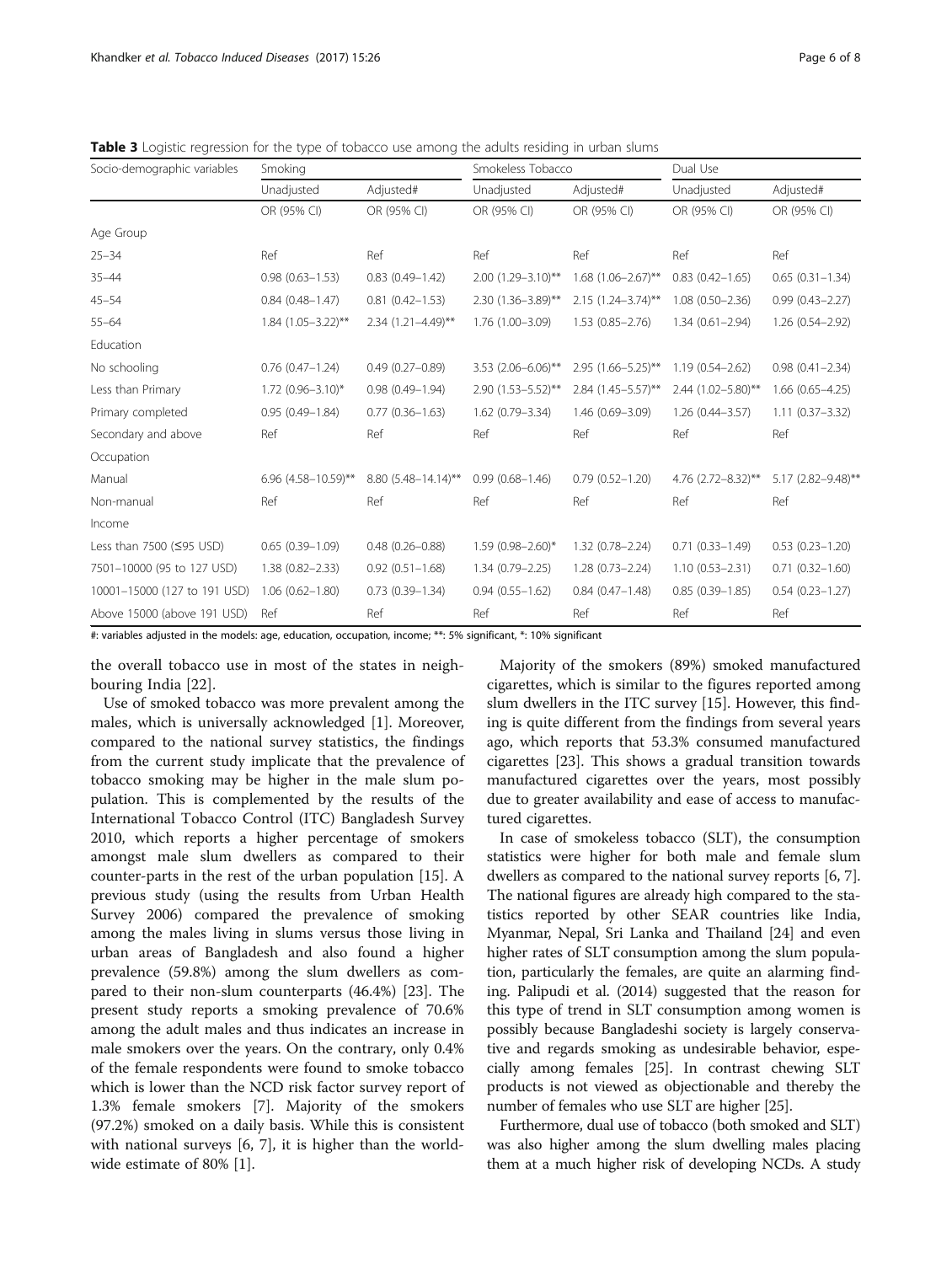<span id="page-6-0"></span>conducted among Bangladeshi men reveals the proportion of dual use of tobacco to be 14.2% [[26](#page-7-0)], which is distinctively lower than the finding from this study. In addition, the manual workers were more likely to indulge in dual tobacco use than non-manual workers. This might be gender moderated and not due to the occupation, as most of the females indulged in non-manual works and majority of the males as manual workers. The gender variable was left out in the models because there was only one female smoker and thus comparisons with the males did not result in any meaningful finding.

Besides direct consumption of tobacco products, second-hand exposure to tobacco smoke can also predispose a person to a relatively higher risk of tobaccorelated illnesses, such as ischemic heart disease, stroke and chronic obstructive pulmonary disease, even though they may be non-smokers. Findings from a study show that SHS exposure increases a person's chances of acquiring any one of these diseases by 21% [[27\]](#page-7-0). Our study reveals that exposure to second-hand smoking (SHS) at home was reported by 39% of the non-smoker respondents. This figure is more or less similar to the values reported in the national surveys (36.3% in the NCD risk factor survey and 43% in the ITC survey) [[7, 15\]](#page-7-0).

Age and occupation were found to be significant correlates of tobacco consumption. Age has been identified as a significant correlate of smoking status in many studies [[22, 28\]](#page-7-0). In this study, manual workers were found to be more likely to smoke. This finding is resonated in another study conducted in Bangladesh which reports that people having stressful and laborious jobs were 2.65 times more likely to smoke than those employed in service or business [\[28](#page-7-0)]. In the case of smokeless tobacco, education was found to be significantly correlated. Results showed that consumption of SLT went down with higher educational status, which is a reciprocal finding in other developing countries [\[4](#page-7-0)].

## Limitations

One of the major limitations of the study was that, there was a possibility of under-reporting of the status of tobacco consumption, since the data collected was selfreported. Information on sensitive topics may have resulted in concealing of correct information, particularly in case of females. Another limitation remains in the fact that the population may not be representative of all the slum population in Bangladesh.

## Conclusion

The increasing problem of tobacco use among the urban slum population has become a major public health threat for Bangladesh. People from low socio-economic condition are more likely to use tobacco and are vulnerable to developing NCDs. Therefore, there is a critical

need for developing effective intervention approaches to address the NCD risk factors, thereby preventing the development of NCDs and their consequences.

#### Acknowledgement

This study was the part of the Summative Learning Project (SLP) of MPH program at James P. Grant School of Public Health, BRAC University. We thank Ms. Sadia Chowdhury for her support preparing ethics application. We also thank SLP group members Mr. Abhinav Bassi, Ms. Sarjana Ahmed, Mr. Shekhar Ranjan Saha, and Dr. Mahiul Bidat Chowdhury for their contribution during tools development and data collection.

#### Funding

This study was conducted as part of the student Master of Public Health (MPH) research project while undertaking MPH program at James P. Grant School of Public Health, BRAC University, Bangladesh. The main author received a nominal amount of fund from the James P Grant School of Public Health, to facilitate the field data collection process. Other authors do not receive any funding associated with this study.

#### Availability of data and materials

Our study does not involve developing new software, or new database or any particular product using the collected data. Therefore, the provision of this information may not be applicable in our case. However if necessary, we will be happy to make our database (which has been developed in SPSS) available for any future scientific work.

#### Authors' contributions

NNK and LR contributed to designing the study, drafting the manuscript and finalization. TB and ANSK contributed in data extraction, synthesis and analyses. LR, TB and EH thoroughly reviewed the manuscript and contributed substantially with necessary revision. NNK and LR finally reviewed the manuscript and prepared for submission. All authors approved the final version.

#### Authors' disclosure

The authors declare that they have no competing interests.

#### Consent for publication

This manuscript involved collecting individual level information collected using survey questionnaire. This does not contain any images of the individuals, biomedical data, or any information that will identify the individual participant. During the data collection process, in particular while obtaining the ethical consent, the participants were informed that their data may be used for the publication purpose, but will not be reflected or reported the personally identified information. Once the participant better understood about the study details and agreed upon, the interview was conducted.

#### Ethics approval and consent to participate

Ethics approval for conducting this study was obtained from the Ethical Review Committee of James P Grant School of Public Health, BRAC University, Bangladesh.

Due to the contextual setting where most of the participants were illiterate and the sensitive nature of asking for thumbprints or signatures, it was difficult to obtain written informed consents. Therefore, verbal informed consent was taken from the respondents before the interviews, by following a consent script. Prior to starting an interview, the consent script was read out clearly by the interviewer.

#### Publisher's Note

Springer Nature remains neutral with regard to jurisdictional claims in published maps and institutional affiliations.

## Received: 22 July 2016 Accepted: 21 April 2017 Published online: 05 May 2017

#### References

1. World Health Organization: Global status report on noncommunicable diseases 2014. Geneva: World Health Organization; 2014.